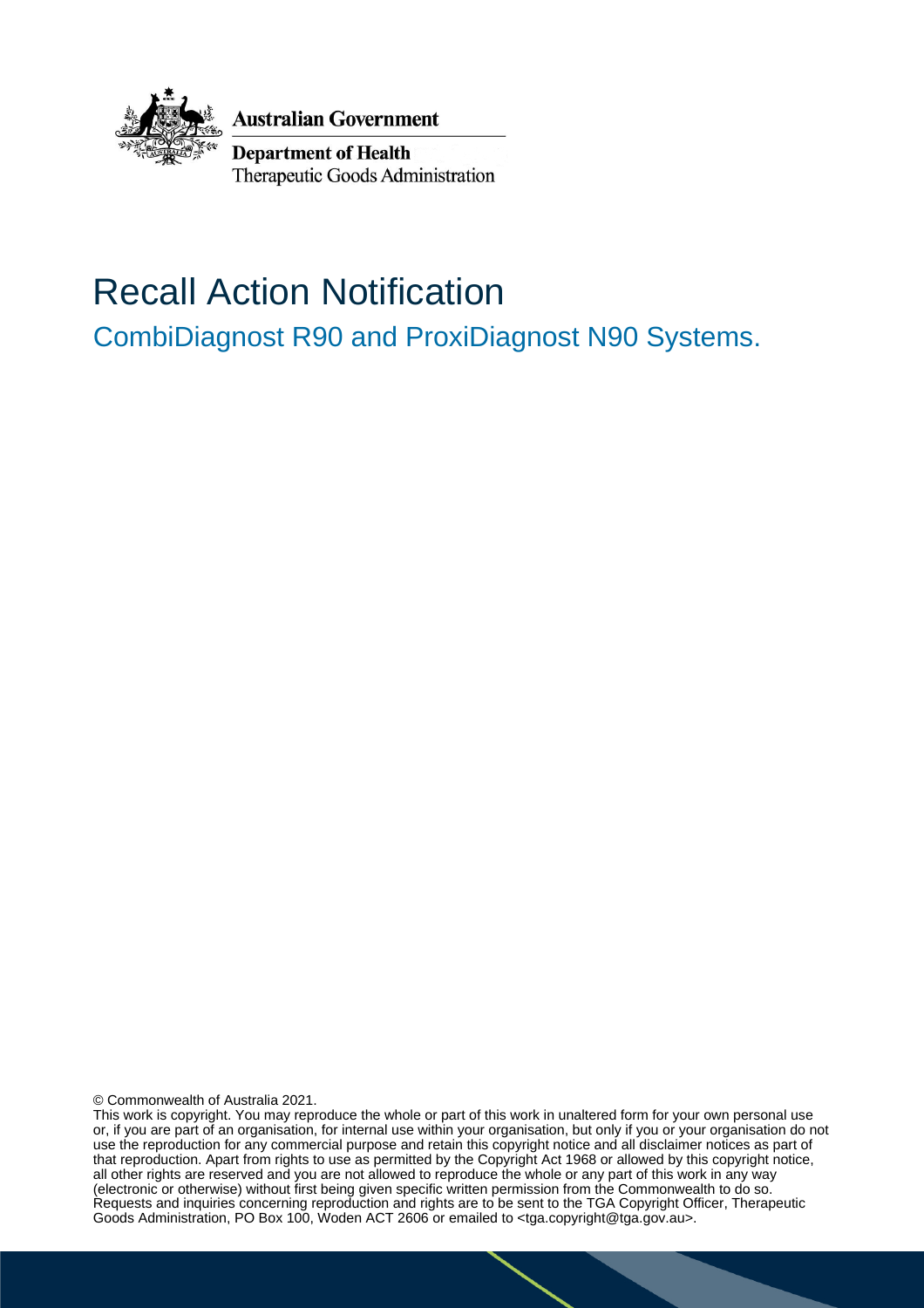## **Important information on the System for Australian Recall Actions**

**The TGA publishes information about therapeutic goods supplied in the Australian market that have been subject to a recall action in a publicly searchable database.**

**Recall action means action taken by the responsible entity (being the person who is responsible for taking the recall action) to resolve a problem with therapeutic goods supplied in the Australian market that have, or may potentially have, deficiencies relating to safety, quality, efficacy (performance) or presentation.**

- **Recall actions include: the permanent removal of therapeutic goods from supply in the market, the taking of corrective action in relation to therapeutic goods (such as repair, modification, adjustment or relabelling) and, in the case of medical devices that have been implanted into patients, the issuing of a hazard alert containing information for health practitioners on how to manage patients.**
- **More information about Australian recall actions is available at <**http://tga.gov.au/safety/recalls-about.htm**>**
- **If you are taking a medicine, using a medical device or have had a medical device implanted into you, that is the subject to a recall action, and you have any concerns you should seek advice from a health professional. <**http://www.healthdirect.org.au/**>**

#### **About the release of this information**

While reasonable care is taken to ensure that the information is an accurate record of recall actions that responsible entities have reported to the TGA or of which the TGA has become aware, the TGA does not guarantee or warrant the accuracy, reliability, completeness or currency of the information or its usefulness in achieving any purpose. To the fullest extent permitted by law, including but not limited to section 61A of the Therapeutic Goods Act 1989, the TGA will not be liable for any loss, damage, cost or expense incurred in or arising by reason of any person relying on this information.

The information contained in the SARA database is released under s 61(5C) of the Therapeutic Goods Act 1989. Copyright restrictions apply to the System of Australian Recall actions (SARA) <http://tga.gov.au/about/websitecopyright.htm>.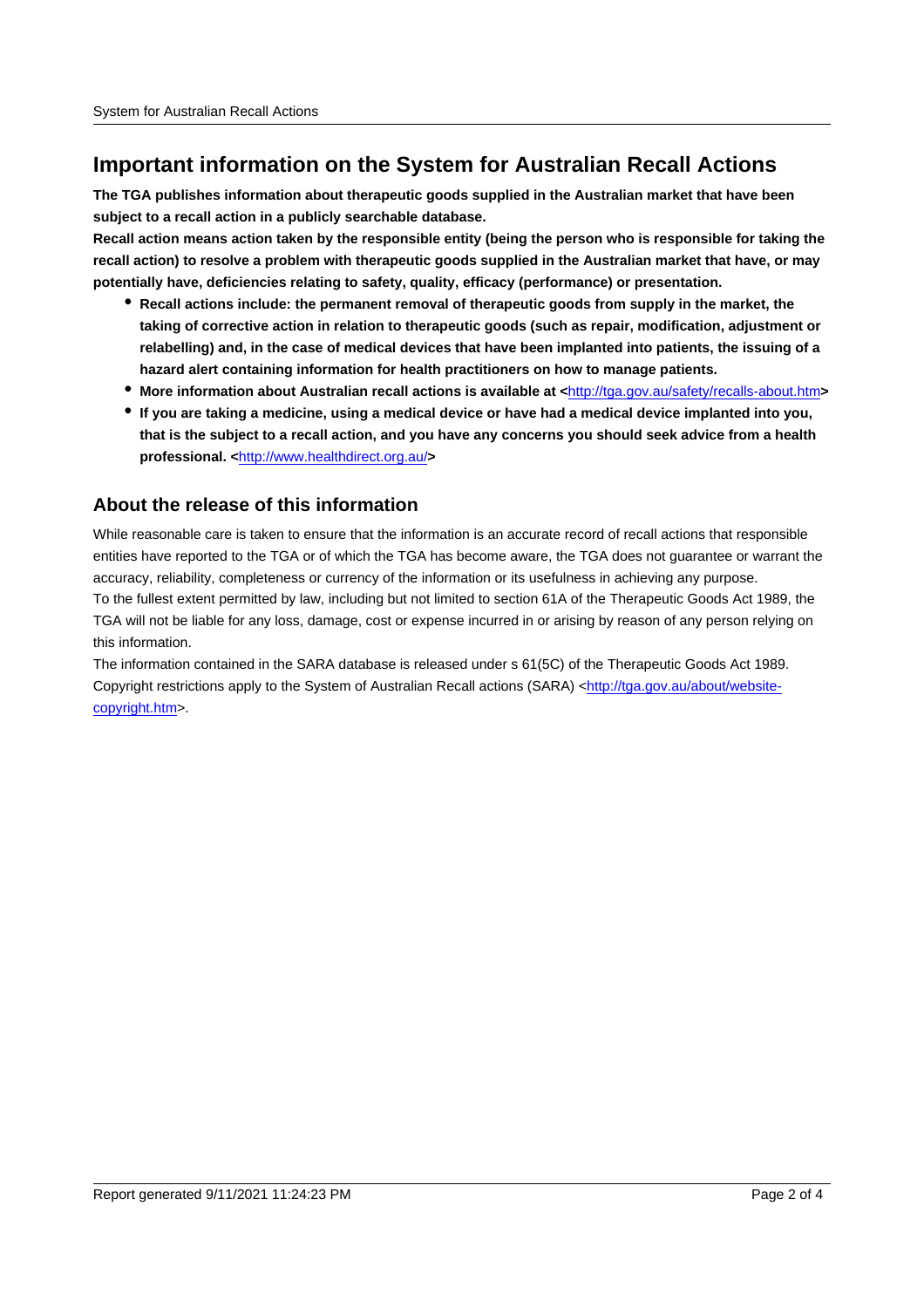# **Recall detail**

| <b>Type of Producti</b>                                  | <b>Medical Device</b>                                                                                                                                                                                              |
|----------------------------------------------------------|--------------------------------------------------------------------------------------------------------------------------------------------------------------------------------------------------------------------|
| <b>TGA Recall Reference</b> <sup>ii</sup>                | RC-2021-RN-02154-1                                                                                                                                                                                                 |
| <b>Product</b><br><b>Name/Description</b> iii            | CombiDiagnost R90 and ProxiDiagnost N90 Systems.                                                                                                                                                                   |
|                                                          | R90 Model numbers: 709030 and 709031<br>N90 Model number: 706100                                                                                                                                                   |
|                                                          | ARTG 283084<br>(Philips Electronics Australia Ltd - Radiography digital imaging system remote control)                                                                                                             |
|                                                          | ARTG 308020<br>(Philips Electronics Australia Ltd - X-ray system, diagnostic, fluoroscopic, general-purpose,<br>stationary, digital)                                                                               |
| Recall Action Level <sup>iv</sup>                        | Hospital                                                                                                                                                                                                           |
| <b>Recall Action</b><br><b>Classification</b>            | Class III                                                                                                                                                                                                          |
| <b>Recall Action</b><br><b>Commencement Datevi</b>       | 27/10/2021                                                                                                                                                                                                         |
| Responsible Entityvii                                    | Philips Electronics Australia Ltd                                                                                                                                                                                  |
| <b>Reason / Issue</b> Vill                               | Philips is advising that x-ray warning label(s) are missing from the Eleva Examination<br>Console on CombiDiagnost R90 and ProxiDiagnost N90 systems.                                                              |
|                                                          | Regulations require that these labels be affixed to the system. There is no safety risk to<br>patients or users associated with this issue. Users may continue to use the device<br>according to its intended use. |
|                                                          | There have been no complaints or adverse events reported to Philips.                                                                                                                                               |
| <b>Recall Actionix</b>                                   | <b>Product Defect Correction</b>                                                                                                                                                                                   |
| <b>Recall Action</b><br><b>Instructions</b> <sup>x</sup> | Philips is advising customers that a Field Service Engineer (FSE) will check for the<br>required labels and if they are missing, will resolve the issue by applying the required<br>labels on the affected device. |
| <b>Contact Information</b> <sup>xi</sup>                 | 1800 251 400 - Phlilps Service Delivery Team                                                                                                                                                                       |

## **Footnotes**

i Type of Product: Medicine, Medical Device, or Biological

ii TGA Recall Reference: Unique number given by the TGA

iii Product Name/Description: Brand name (including active ingredient for medicines) and may include generic reference

for the kind of medical devices. Includes all necessary information such as affected: catalogue / model and / or batch / serial numbers.

Report generated 9/11/2021 11:24:23 PM

The TGA publishes Australian recall actions in a searchable database to ensure the public has access to information about therapeutic products that have been recalled from the Australian market. If you are concerned about your health or if you have experienced an adverse event please seek advice from a health professional as soon as possible. Please read all the important information at the beginning of this report.